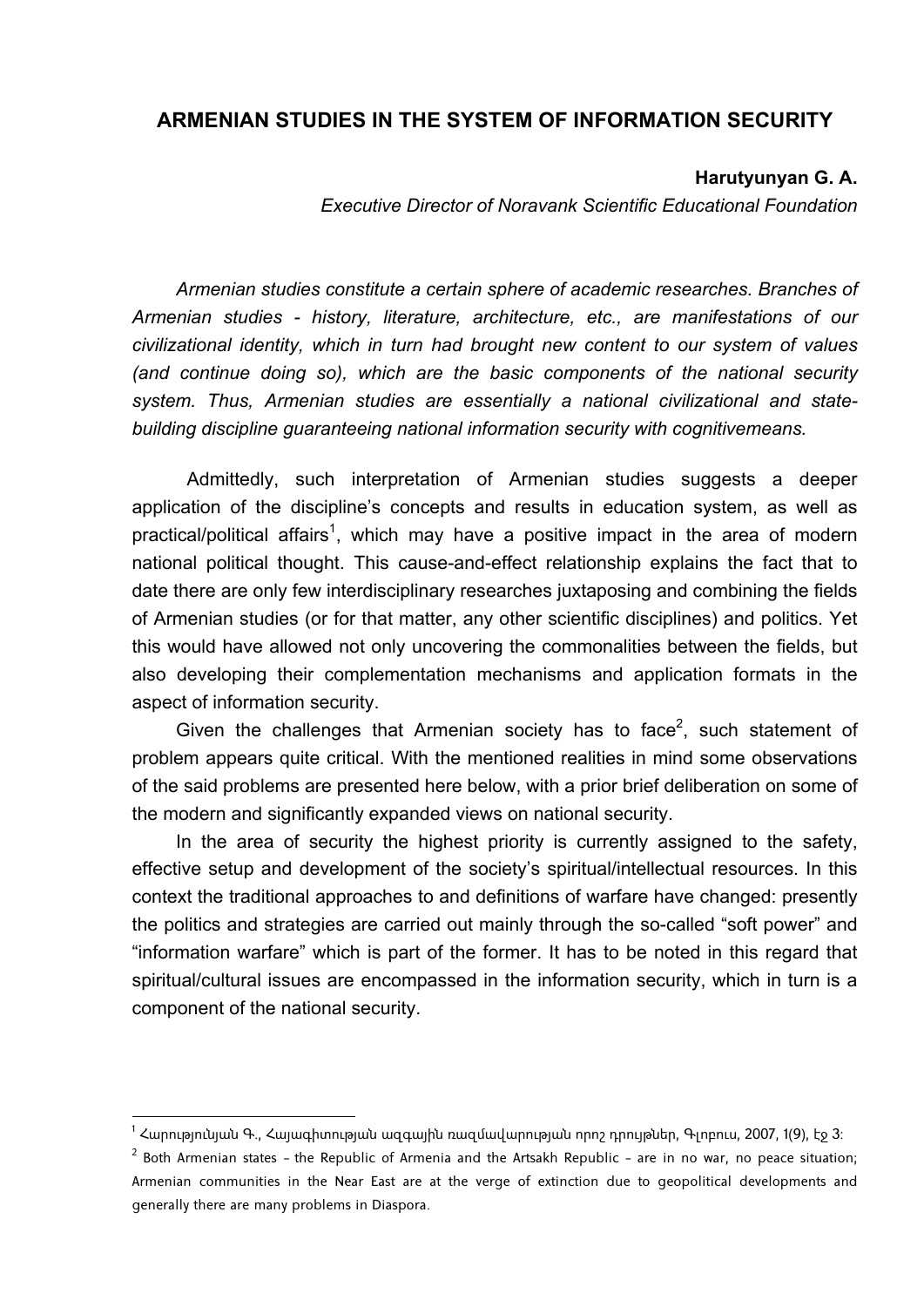1

It is known that the theory of information warfare and methods employed in it have qualitatively evolved in the recent period<sup>3</sup>. Armenia and the Armeniancy are involved in such warfare for some well-known reasons, and in these terms are in the risk zone. In such conditions our intellectual and political elite must develop a strategy adequate to the existing challenges, which should take into account the following circumstances.

Security doctrines usually assign key importance to the protection of so-called "critical infrastructures", construed as the most essential military/political, socioeconomic and information structures, incapacitation of which leads to a failure of the whole security system. We contend that the status of "critical infrastructure" must be assigned to the systems and structures that safeguard spiritual/intellectual development, as their failure may lead to demoralization of the society. Such approach is currently gaining ground in the world<sup>4</sup> and it appears, such an approach may be used in Armenia as well<sup>5</sup>.

Informational factor has acquired a decisive role in almost all fields of activity of an individual, society, state and nation. In the rapidly changing world only the one having information has a chance to follow be adequate and respond to the new realities. Today various informational activities and informational warfare have moved to political plane and are one of the main *geo-ideological tools in geopolitical and geo-economical spheres*.

*The perception of the* system of values in the society is not a static category, since it changes depending on the historical, military/political developments, as well as evolutionally or revolutionary ones. Today it is substantially influenced by printed and electronic mass media through widely spread, targeted and/or supposedly chaotic information flows, which to a considerable extent form the global community's way of thinking, mindset and hence, also the system of values.

In terms of informational organization of Armeniancy the following favourable fundamental factors exist<sup>6</sup>:

The idea of the Motherland and the existence of the Republic of Armenia (RA) and the Artsakh Republic (NKR);

 $^3$  The so-called "second generation" network information warfare is worth mentioning, which pursues the following main objectives: 1. to disintegrate the adversary's social/moral bases and the system of values; 2. to impose own cultural code in the consciousness of the adversary's (or sometimes even the ally's) society through manipulative technologies.

<sup>&</sup>lt;sup>4</sup> See: Гриняев С., О взгляде на проблему безопасности критической инфраструктуры в государстве Израиль, http://www.csef.ru/index.php/ru/component/csef/project/-/-/-?id=3229.

<sup>5</sup> Harutyunyan G., Armenian studies as "critical infrastructure", «21-րդ ԴԱՐ», 2013, N 6. Հարությունյան Գ., Հայագիտությունը որպես անվտանգության «կրիտիկական ենթակառուցվածք», Հայագիտությունը և արդի ժամանակաշրջանի մարտահրավերները: Հայագիտական միջազգային երկրորդ համաժողովի զեկուցումների ժողովածու, Երևան, 2014, էջ 512-515:

 $^6$  Harutyunyan G., Information Problems of Organization of Armeniancy. – See in: The Main Issues of Western Armeniancy's Claims (International research and political conference), Cyprus, Nicosia, April 18-19, Collestion of Conference Papers, 2008, p. 168.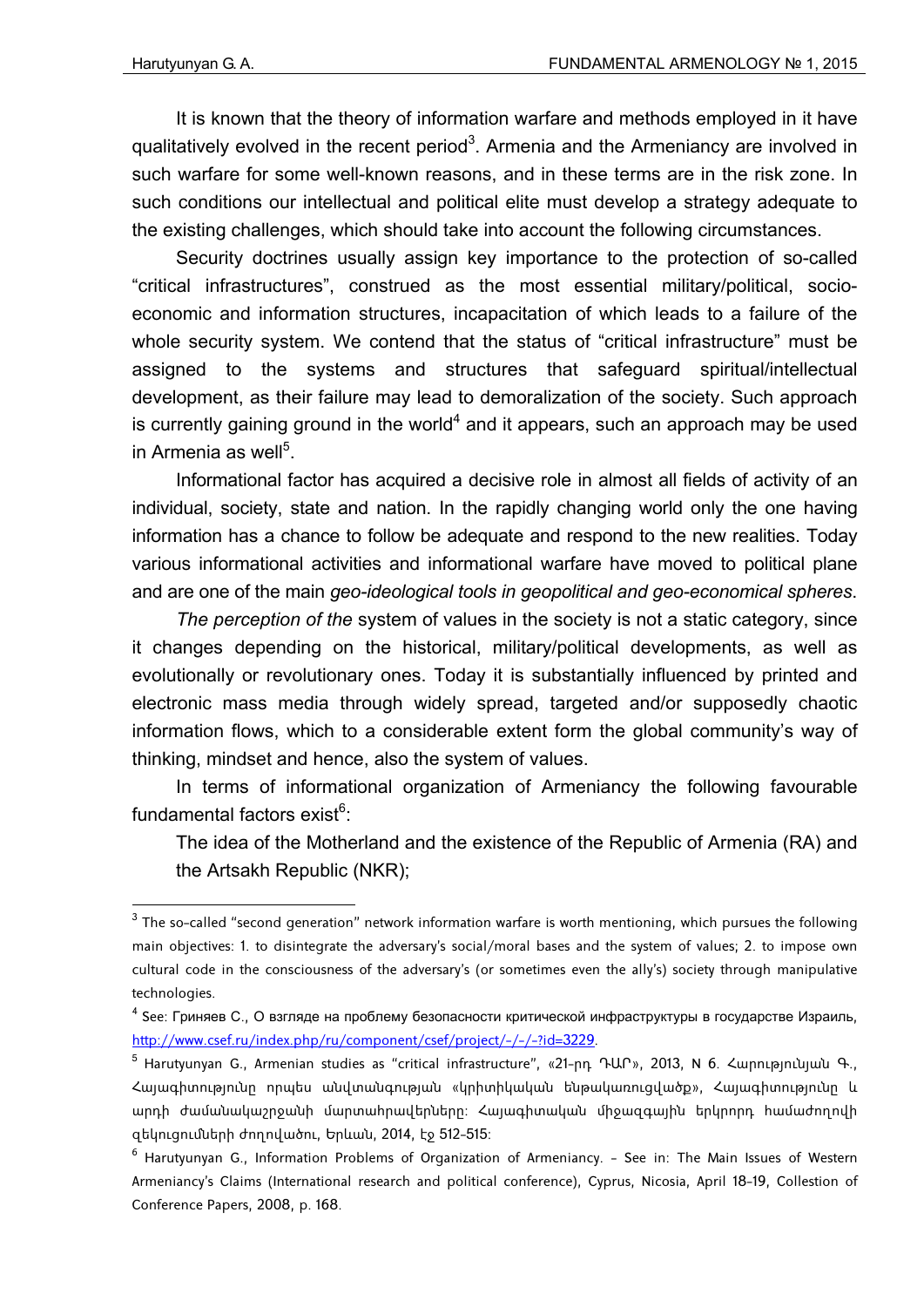The idea of the Armenian unique civilization

The memoires of the Armenian Genocide and the Hay Dat (Armenian Cause).

The number of Armenians living abroad twice outnumbers those living in the Republic of Armenia and the Artsakh Republic, that's to say, the information support problem of all the Armeniancy is a bigger problem than the one of Armenia. At the same time, an important positive factor to boost the Armenian information security system is the development of information and communication technologies.

An important role in the national identity is attached to the informational factor. Today, global information flows, which are not controlled by the given society-nationstate, generally constitute a threat to the identity<sup>7</sup>.

It has to be noted that study of the problems in this area requires consideration of certain peculiarities of our history of the last hundred years.

The *Armenian* Genocide and loss of the Western Armenia have deeply and tragically impacted the psychology and worldview of our society, especially the Diaspora. The Diaspora part of the Armeniancy is also characterized by the fact that they undergo not only intra-ethnic or global influences, but also national/civilizational ones specific to the countries of their residence.

As a result of geopolitical processes of the last two centuries the Armeniancy of Eastern Armenia has changed the socio-ideological environment of its social being several times. This has led to considerable, sometimes controversial, substantive transformations in the approaches to the society's system of values.

The study of the public's system of values is currently viewed as a crucial matter, and for example, *World Values Survey (WVS)<sup>8</sup>*, an international organization, conducts extensive studies around the world. The research outcomes are used in making both economic and political decisions and particularly, the so-called "color revolution" technologies are anchored on knowledge of socio-psychological characteristics of a given society. The research conducted by the mentioned organization suggests that the population of Armenia is in the cultural domain of the countries, where traditional and survival values prevail. Currently studies of values system in Armenia are conducted by the Chair of Psychology at the Yerevan State University. Also, impacts of the information environment on the system of values are studied at the Noravank Foundation  $9$ .

However, it is evident that the activities implemented in this area are not sufficient and furthermore, are far from gaining applied significance. Such situation often causes

1

 $<sup>7</sup>$  As a simplest example of the informational war against Armenia and Armeniancy the following example is</sup> presented. "On February 23 the Turkish network resource Takvim.com.tr spread information that 100 outstanding US businessmen, including Bill Gates and Warren Buffett had send a letter to George W. Bush with an appeal not to recognize the Armenian Genocide. The article was presented only in Turkish. Later the Turkish Daily News reprinted the material in English. Soon the Azeri network mass media put the "news" into circulation, thereafter it was presented by the whole Armenian press without checking the sources. As a result the Armenian office of Microsoft Company had to make an official denial" (Martirosyan S., Some Issues of Informational Security of Armenia, 21-st CENTURY, 2008, 1(3), p. 69).

<sup>&</sup>lt;sup>8</sup> See http://worldvaluessurvey.org

<sup>9</sup> See, for example, Իդեոլոգեմները ՀՀ տեղեկատվական տարածքում, Երևան, «Նորավանք» ԳԿՀ, 2013.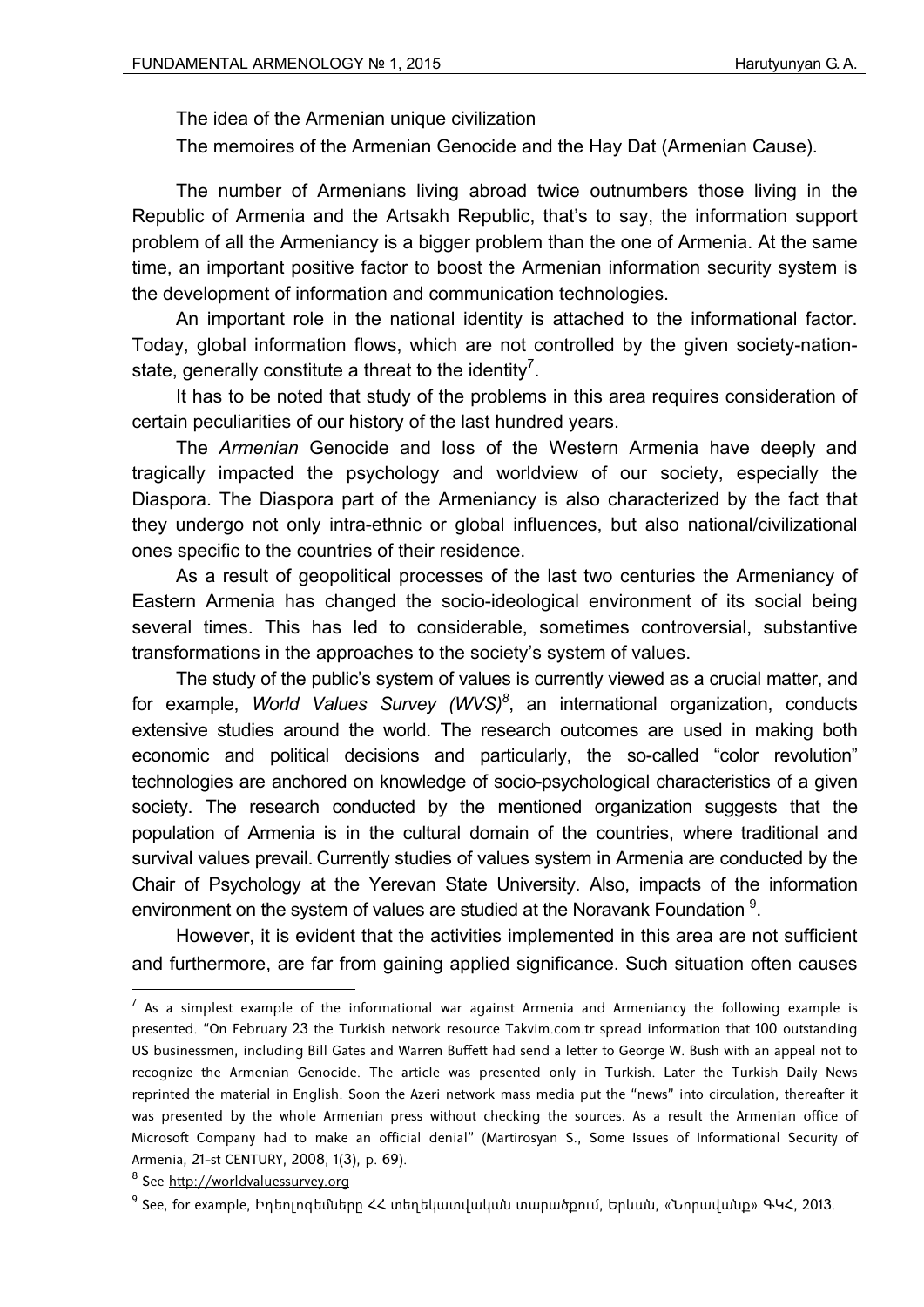controversial comments in the political-information arena, which in no way contributes to the establishment of an effective national security system and implementation of relevant political strategies<sup>10</sup>.

It must be especially emphasized that a closer relationship between Armenian studies and the policies, as well as their practical use seem impossible without an appropriate information policy, and this is applicable also to other problems unrelated to the system of values.

It is obvious that the Armenian information security system must include the complex of information problems concerning not only Armenia [this concept, in terms of *information*, assumes the Republic of Armenia, the Artsakh Republic and Javakhk], but also Armenians living all over the world - in Diaspora<sup>11</sup>. Thus, the Armenia's and Armeniancy's information security functions, naturally, are interconnected and must be at least mutually complementary and what is more desirable - dwelled on synergetic principle.

From the standpoint of organization and security of the Armeniancy this new political and informational situation implies both challenges and new opportunities. At present development and competitiveness of nations, states and civilizations are unambiguously conditioned by the level of their conceptual approaches to national security.

According to experts, the concept of national security is a single whole of three constituent parts - military-political security, social and economic security and informational security. In their turn the above mentioned fields are independent and each of them is a unity of several other interlinked component parts. Particularly, informational security is an extensive and pithy conception, which includes not only the security problems of informational-technical systems but also everything concerning civilization, cultural, spiritual, psychological, intellectual, cognitive and organizational fields, which are the objects of Armenian studies in Armenian reality. It can be stated that the notion *information security* is noticeably connected with human, public and national factors than the other components of national security.

Coordination and assessment of national resources are one of the key functions of the national and, particularly informational security system. Among them are strategic resources, inportant for the Armeniancy's security:

- Civilizational resources,

- Technological resources (human, intellectual, creative, scientific, technical, and purely information resources),

1

<sup>10</sup> Հարությունյան Գ., Ինտեգրացիայի որոշ հիմնախնդիրների մասին արժեքային համակարգի համատեքստում, Գլոբուս, 2013, 4(37), էջ 20:

<sup>&</sup>lt;sup>11</sup> RA National Security Strategy, Yerevan, 2007.